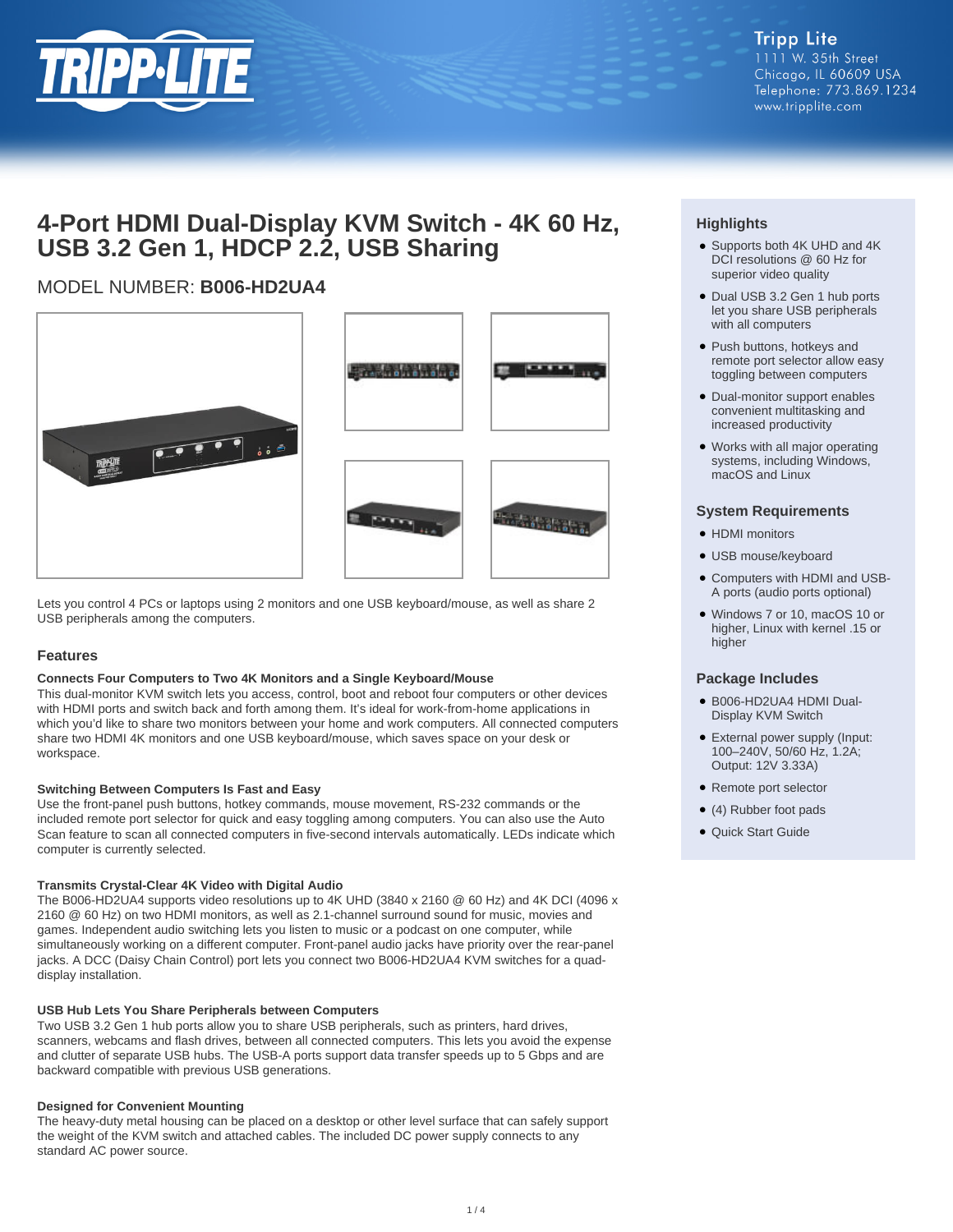

# **Specifications**

 $\Box$ 

| <b>OVERVIEW</b>                                          |                                                                                                                                                                 |  |
|----------------------------------------------------------|-----------------------------------------------------------------------------------------------------------------------------------------------------------------|--|
| <b>UPC Code</b>                                          | 037332265968                                                                                                                                                    |  |
| Console                                                  | No                                                                                                                                                              |  |
| Max CPU                                                  | $\overline{4}$                                                                                                                                                  |  |
| Technology                                               | HDMI; Stereo Audio; USB 2.0 (High Speed)                                                                                                                        |  |
| <b>VIDEO</b>                                             |                                                                                                                                                                 |  |
| Max Supported Video Resolution                           | 4K UHD @ 60Hz (3840 x 2160); 4K DCI @ 60Hz (4096 x 2160)                                                                                                        |  |
| <b>AUDIO</b>                                             |                                                                                                                                                                 |  |
| Audio Specification                                      | <b>HD</b> Audio                                                                                                                                                 |  |
| <b>POWER</b>                                             |                                                                                                                                                                 |  |
| <b>External Power Supply Input Specs</b><br>(V / Hz / A) | 100-240V / 1.2A / 50-60Hz                                                                                                                                       |  |
| <b>External Power Supply Output</b><br>Specs (V / A)     | 12V / 3.33A                                                                                                                                                     |  |
| External Power Supply Cord Length<br>(f <sub>t</sub> )   | 3.93                                                                                                                                                            |  |
| External Power Supply Cord Length<br>(m.)                | 1.2                                                                                                                                                             |  |
| DC Barrel Plug                                           | OD: 5.5 x 2.5 x 9.5mm, Positive Pin, Negative Sleeve                                                                                                            |  |
| Power Consumption (Watts)                                | 3.17                                                                                                                                                            |  |
| External Power Supply Plug(s)                            | IEC-320-C14                                                                                                                                                     |  |
| <b>USER INTERFACE, ALERTS &amp; CONTROLS</b>             |                                                                                                                                                                 |  |
| <b>LED</b> Indicators                                    | Solid White - Current KVM, Audio or USB Link<br>Half-lit White - KVM, Audio or USB Link Connected<br>Dimmed White - Audio or USB Link Connected but not focused |  |
| <b>PHYSICAL</b>                                          |                                                                                                                                                                 |  |
| Color                                                    | <b>Black</b>                                                                                                                                                    |  |
| Material of Construction                                 | Metal                                                                                                                                                           |  |
| Rackmountable                                            | Yes                                                                                                                                                             |  |
| Shipping Dimensions (hwd / in.)                          | 4.56 x 21.25 x 9.17                                                                                                                                             |  |
| Shipping Dimensions (hwd / cm)                           | 11.60 x 54.00 x 23.30                                                                                                                                           |  |
| Shipping Weight (lbs.)                                   | 6.98                                                                                                                                                            |  |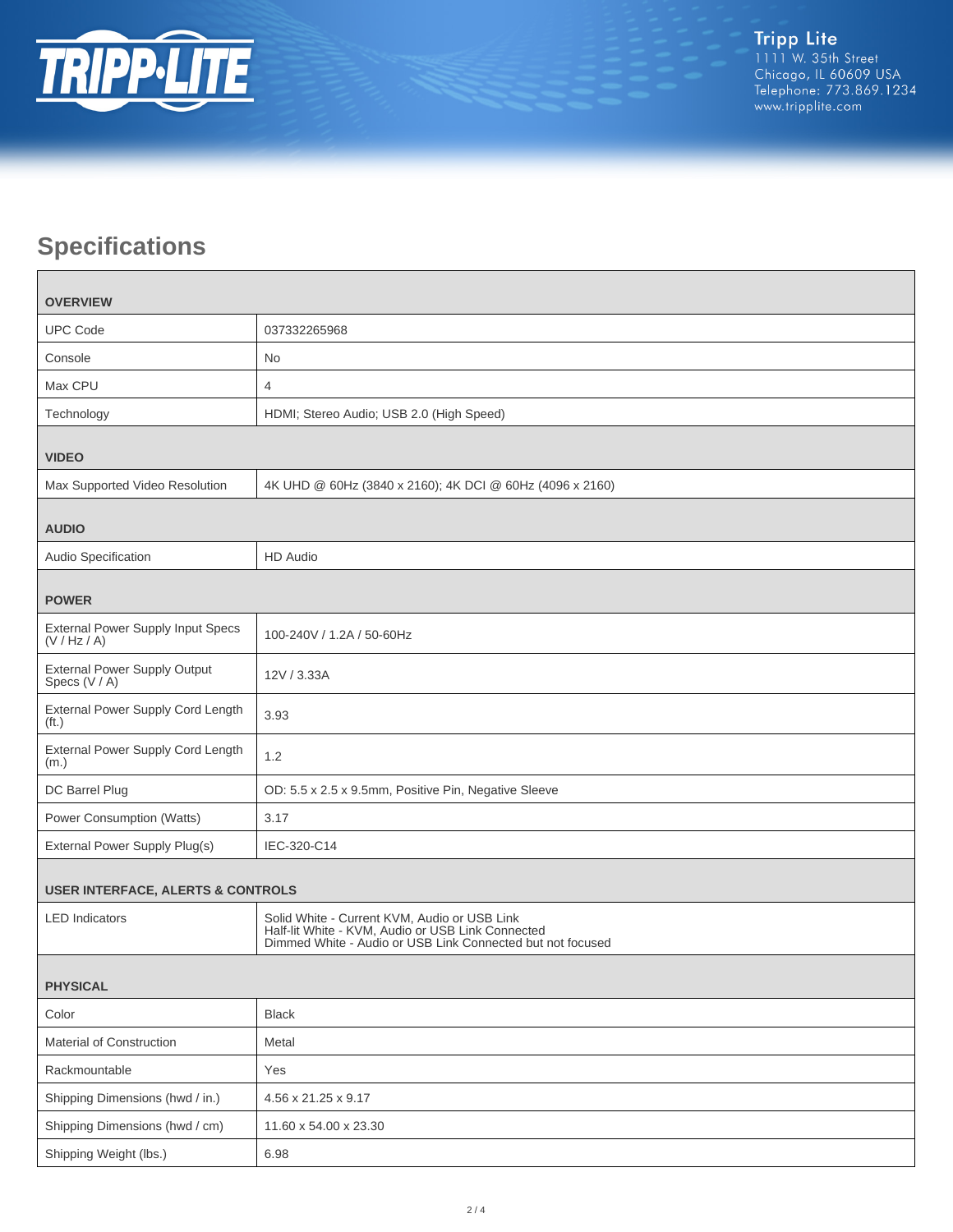

Tripp Lite<br>1111 W. 35th Street<br>Chicago, IL 60609 USA<br>Telephone: 773.869.1234<br>www.tripplite.com

| Shipping Weight (kg)                     | 3.17                                       |  |
|------------------------------------------|--------------------------------------------|--|
| Unit Dimensions (hwd / in.)              | 13.189 x 1.732 x 6.06                      |  |
| Unit Dimensions (hwd / cm)               | 33.5 x 4.4 x 15.4                          |  |
| Unit Packaging Type                      | Box                                        |  |
| Unit Weight (lbs.)                       | 3.52                                       |  |
| Unit Weight (kg)                         | 1.60                                       |  |
| <b>ENVIRONMENTAL</b>                     |                                            |  |
| <b>Operating Temperature Range</b>       | 32 to 104 F (0 to 40 C)                    |  |
| Storage Temperature Range                | -4 to 140 F (-20 to 60 C)                  |  |
| <b>Relative Humidity</b>                 | 0 to 80% RH, Non-Condensing                |  |
| <b>BTUs</b>                              | 57                                         |  |
| <b>COMMUNICATIONS</b>                    |                                            |  |
| <b>IP Remote Access</b>                  | No                                         |  |
| <b>CONNECTIONS</b>                       |                                            |  |
| Number of Ports                          | 4                                          |  |
| <b>PC/Server Connections</b>             | <b>HDMI</b>                                |  |
| Side A - Connector 1                     | (8) HDMI (FEMALE)                          |  |
| Side A - Connector 2                     | (4) USB B (FEMALE)                         |  |
| Side A - Connector 3                     | (8) 3.5MM (FEMALE)                         |  |
| Side B - Connector 1                     | (2) HDMI (FEMALE)                          |  |
| Side B - Connector 2                     | (4) USB A (FEMALE)                         |  |
| Side B - Connector 3                     | (4) 3.5MM (FEMALE)                         |  |
| Side B - Connector 4                     | RJ45 (FEMALE)                              |  |
| Computer Keyboard and Mouse<br>Interface | <b>USB</b>                                 |  |
| <b>Computer Monitor Interface</b>        | <b>HDMI</b>                                |  |
|                                          |                                            |  |
| <b>PORT EXPANSION</b>                    |                                            |  |
| Daisy-chainable or Cascadable            | Daisy chainable                            |  |
| <b>FEATURES &amp; SPECIFICATIONS</b>     |                                            |  |
| Number of Users                          | $\mathbf{1}$                               |  |
| NIAP-Certified Secure                    | No                                         |  |
| Port Selection                           | Hotkey; Mouse; Pushbutton; Remote Selector |  |
| <b>HDCP</b> Specification                | $2.2\,$                                    |  |